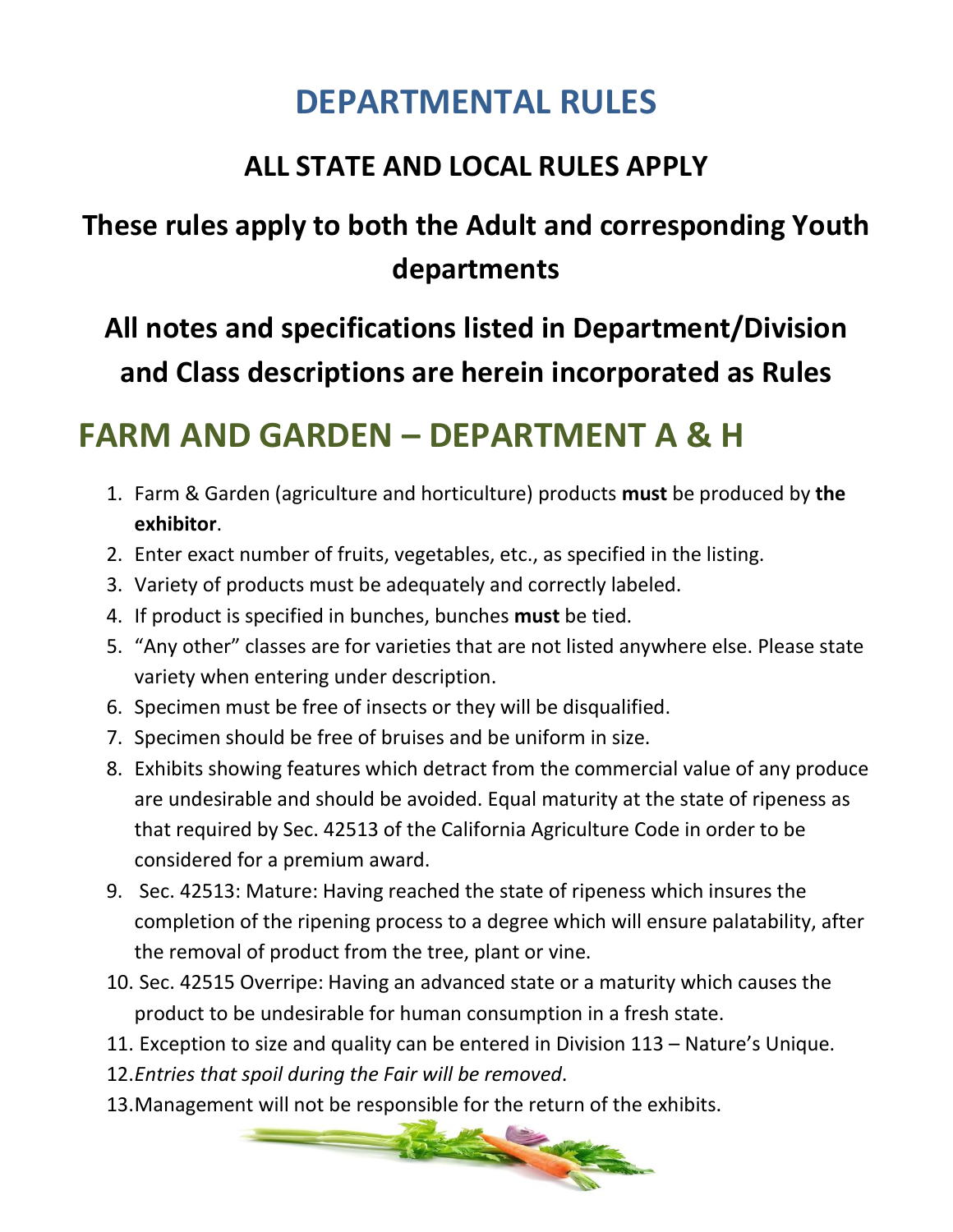# **FLORICULTURE – DEPARTMENT B & H**



- 1. Entries must have been designed and grown by the exhibitor with the current Fair year, September 2021 to August 2022
- 2. Floral arrangement plant material need not be grown by the designer
- 3. Competition is open to all amateur gardeners in Butte, Colusa, Glenn, Sutter or Yuba counties
- 4. Containers for fresh cut flowers and foliage specimens will be supplied by the Fair
- 5. Containers owned by exhibitors must be marked with a durable label with his/her name and phone number. Exhibitor must furnish an acceptable saucer for safe watering (except in the cactus and succulent divisions)
- *6. ALL entries must be MOVABLE by all staff and volunteers.* Staff/volunteers will take every care possible when moving/handling exhibit. Management will not be responsible for loss or breakage
- *7.* No artificial or treated fresh plant material is permitted in exhibits except as specified
- *8.* The following factors will be considered in judging in each class wherever applicable: perfection of bloom, perfection of foliage, size, length of stem, condition and color
- *9.* Exhibitors are responsible for maintaining their fresh cut flower and foliage exhibit in show-ready condition while on view
- *10.*Those unsuitable for display will be removed
- *11.*Freshening/maintenance may be done by prior arrangement with Staff or Volunteer Supervisor
- *12.*No silk flowers allowed

# **CLOTHING, TEXTILES AND QUILTS – DEPARTMENT C & H**



- 1. All entries in this department must be made by the exhibitor from *start to finish* unless otherwise specified
- 2. Exhibits must not have been shown in any previous Butte County Fair year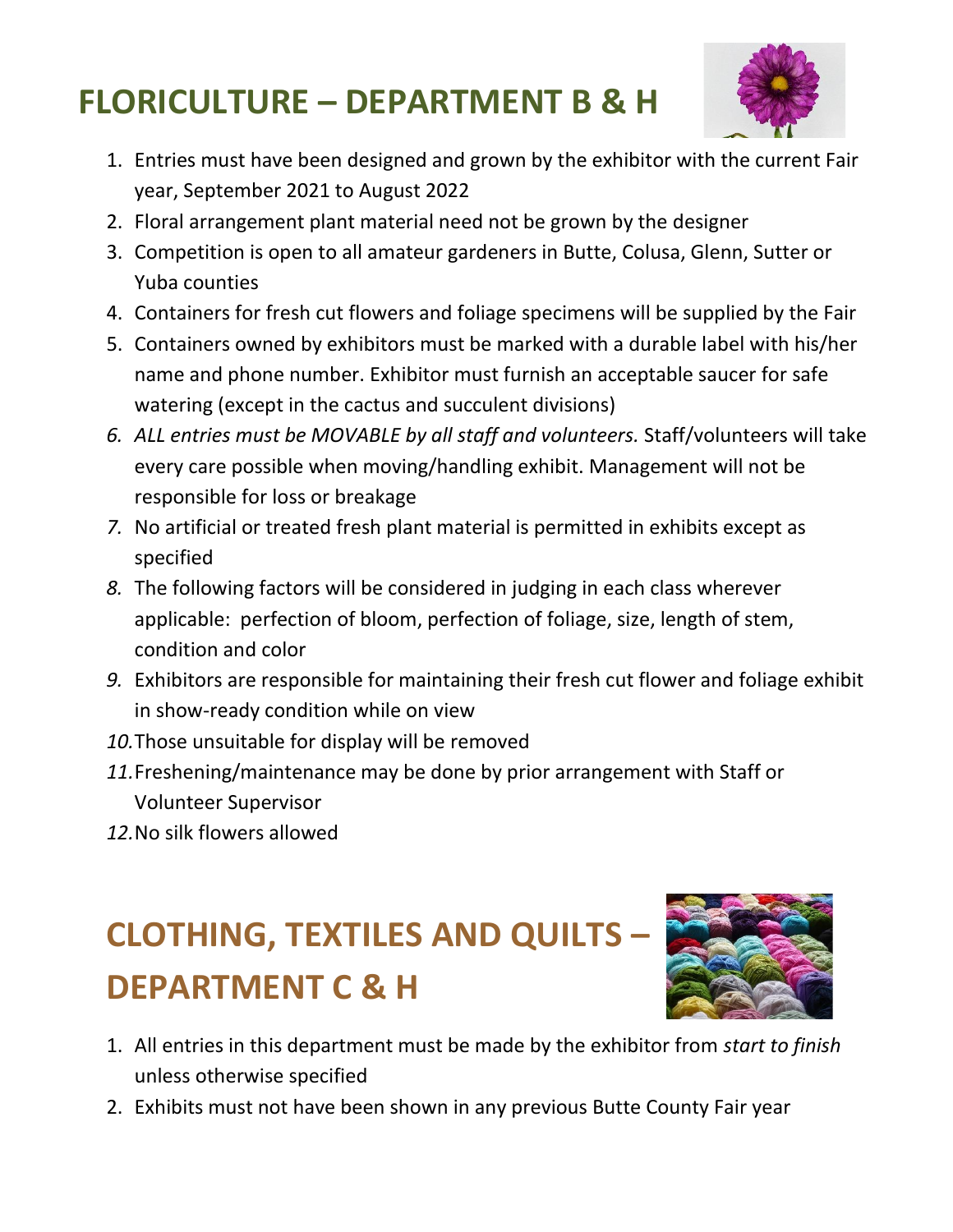- 3. All small pieces should be enclosed in a zip lock bag. Sets should be pinned or tacked together
- 4. Two or more entries entered in the same CLASS, must be different in material, pattern and style
- 5. If a special dye method or antique material was use, please nor it in the online entry
- 6. Articles must be clean and pressed. Judges will not consider items that are stained, soiled or show signs of wear for judging or display
- 7. The Fair will provide and attach ID tags at the time of entry receiving
- 8. "Any other" class is for items that so not fit into an existing class

### **PRESERVED FOODS – DEPARTMENT D & H**

- 1. All entries in this department must be home prepared and canned or packaged by the exhibitor *after August 2021*
- 2. All canning must be in glass jars designed specifically for canning purposes
- 3. All canning must be in sealed jars using either hot water bath (high acid or sugar) or pressure canning (low or non-acid foods, vegetables, meats or fish)
- 4. **NO steam-canned or open kettle allowed**
- 5. **No Paraffin seals**
- 6. All rings must be new and slightly loosened before putting entry on exhibit
- 7. All low or non-acid fruits such as figs or low acid tomatoes must have lemon juice added, as directed by the USDA Guide to Home Canning
- 8. All exhibits will be tasted during judging
- 9. Two jars must be entered. One for tasting and one for display. The smaller of the two jars will be opened for tasting
- 10. Jars/bags (for dried items) must be labeled on the side or bottom, NOT on the lid, prior to arrival at the Fair
- 11. The label needs the following information:
	- **a.** Name of product
	- **b.** Process of canning (wbc or pc)
	- **c.** Date canned
	- **d.** Do not include the exhibitors name on the jars, an ID tag will be provided to you by the Fair at the time you drop your items off
	- **e.** Taster jar can be 4 oz size

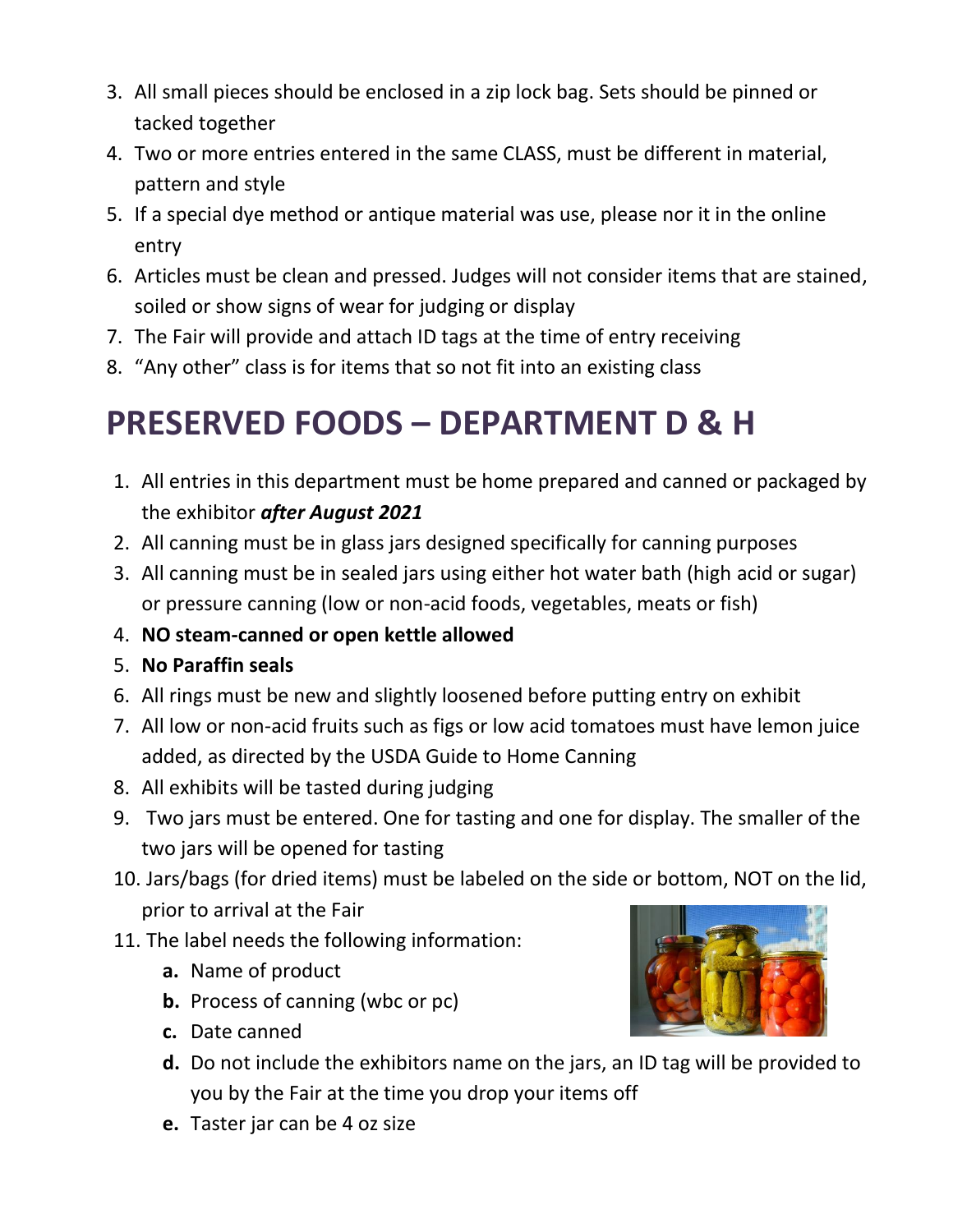- **f.** All other jars must be a minimum of ½ pint or 1 pint as directed in the division/class
- **g.** Open jars must be picked up after judging. Jars will not be saved beyond that time

# **BAKING AND CONFECTIONS–DEPARTMENT E & H**

- **1.** All entries in this department must be home prepared by the exhibitor. **No package mixes.**
- **2.** Wrapping instructions:



- **a.** Bread zip lock bag. Cut end toward bottom, unopen end of bag. No plate or cardboard
- **b.** Biscuits, rolls, cookies and confections on a small plate in a zip lock bag
- **c.** Loaf, Pound or Layer cakes on a cardboard base (not to excee[d 1" bey](https://creativecommons.org/licenses/by-sa/3.0/)ond cake
- **d.** Pies in a zip lock bag.
- **e.** See division for required amounts of product
- 3. Entries must be accurately labeled on the bottom of the bag, plate or cardboard
- 4. Entries that spoil during exhibit time will be removed from the display and entry card (provided by the Fair when you drop off your item) will be left in place.

### **FINE ARTS – DEPARTMENT F & H**

- 1. In Fine Arts, Beginner is defined as someone who engages in the creation of artworks as a hobby or for the love of the work
- 2. Experienced is defined as someone who engages in the creation of artworks as a hobby or for the love of the work for *a lengthy time* OR who puts their art on display with the intention of selling for monetary profit. Art instructors or teachers are considered experienced
- 3. All exhibits in this department must have been completed after August 2021 and must not have been shown at any previous Butte County Fair
- *4.* **All paintings and drawings are to be framed and ready for hanging***. Any exhibit that is not suitably framed will be refused!*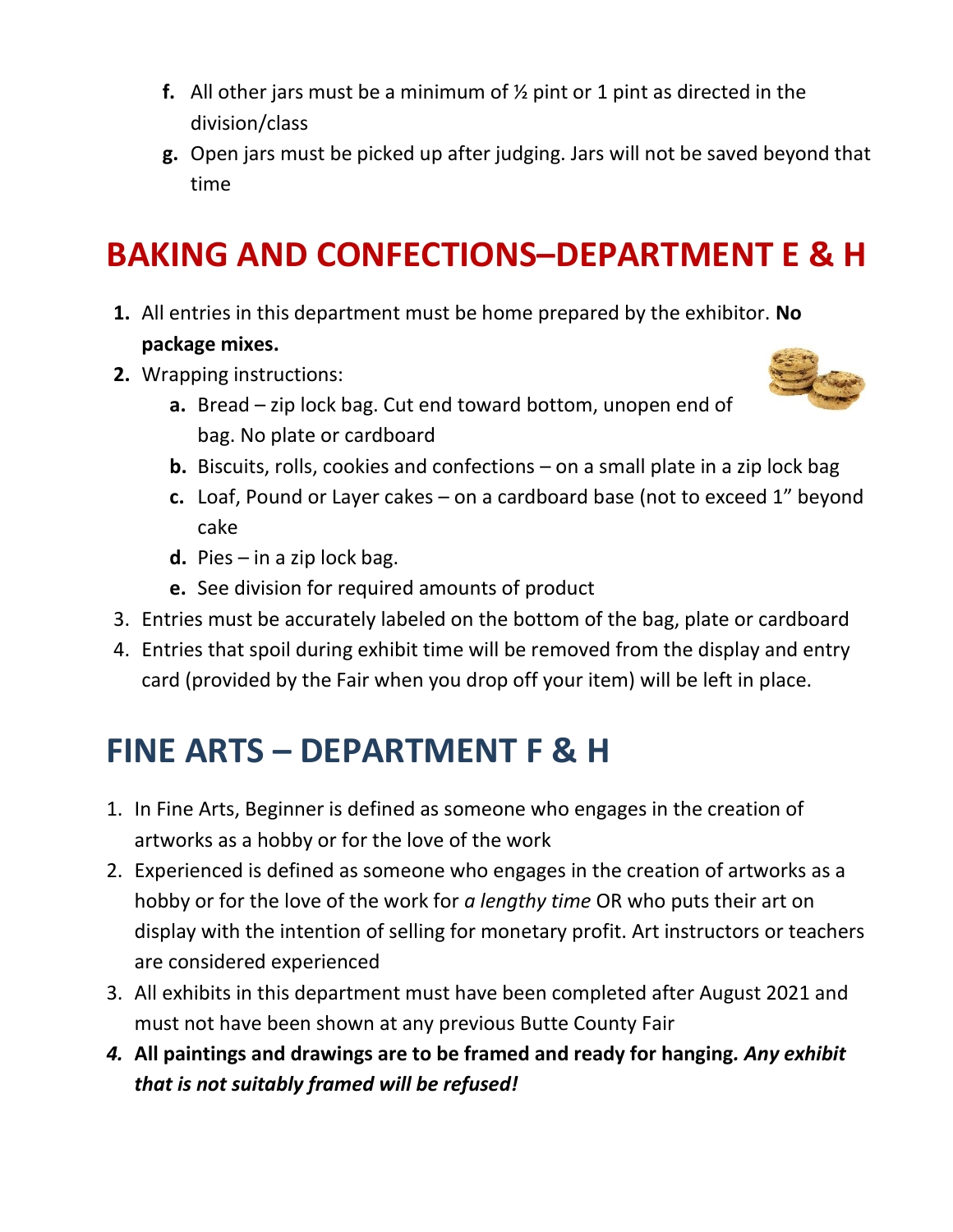- 5. Frames consist of wood or plastic frames or heavy-duty mat board frames and are to be in good condition suitable for hanging. Heavy pieces should have affixed wire with suitable strength to hold picture
- 6. Unframed artwork should be entered in the Crafts Dept Q
- 7. Fragile or unstable items may be eliminated
- 8. List the size of the painting/drawing (including the frame) in description box of the online entry form
- 9. Names are not permitted on the front of the artwork and will be covered by Fair staff prior to Judging. Judging is "blind", which means the Judge cannot know the name of the Exhibitor
- 10.An ID label should be affixed to the upper left-hand corner of the back of the entry showing the name, address and phone number of the exhibitor
- 11.Items will be moved by the Fair staff. Fair and/or Management is not responsible for damage
- 12.Management reserves the right to remove any item not deemed appropriate for a family based Fair Fine Arts show

### **PHOTOGRAPHY – DEPARTMENT G & H**

- 1. Beginner is defined as being NEW to photography
- 2. Experienced is defined as someone who has entered their photography in the Fair three or more times
- 3. All exhibits in this department must not have been shown AT ANY PREVIOUS Butte County Fair
- 4. No photograph of identical subject matter may be entered in more than one class/division (i.e. same dancer/pet in different poses entered in more than one class/division)
- 5. All black and white photographs must be a minimum size of 8"x10" up to a maximum size of 16"x20" with a maximum mat size of 20"x24"
- 6. Photos are to be mounted on a mat board. Colored, proportional mat board may be used. MATS MUST BE SECURELY ATTACHED*.*
- 7. Labels must be affixed to upper left-hand corner **of the back** of the entry showing Name, address and phone number*. DO NOT SHOW OR SIGN PHOTOGRAPHERS NAME ON FRONT OF WORK!! IT WILL BE COVERED BY STAFF DURING JUDGING AND MAY DETRACT FROM YOUR WORK!!*



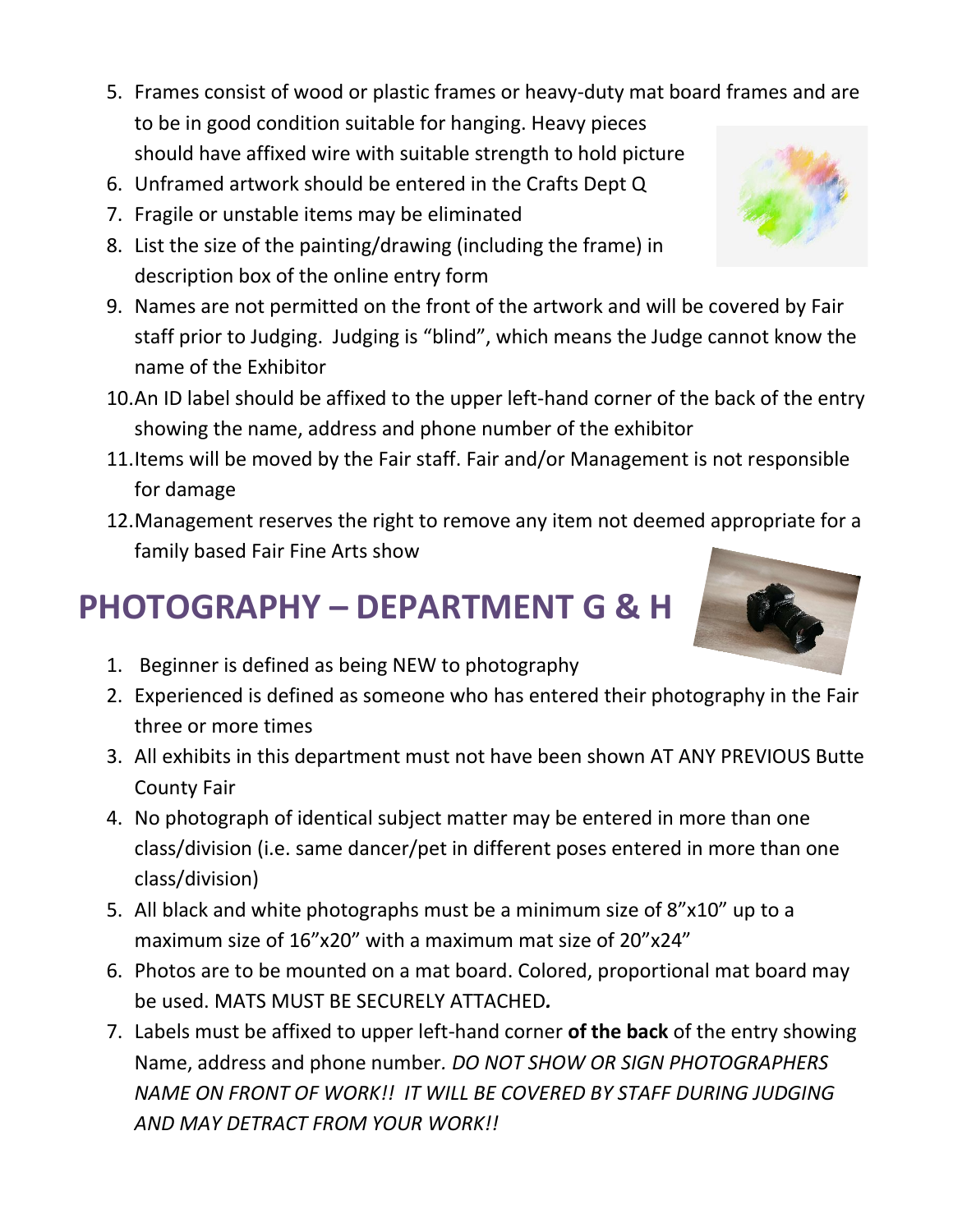#### 8. *FRAMED PRINTS, POLAROID PRINTS OR ANY EXHIBIT NOT PROPERLY MATTED WILL NOT BE ACCEPTED*

- 9. Management reserves the right to remove any item not deemed appropriate for a family based Fair
- 10.Butte County Fair will not be responsible for any loss or damage to personal property of exhibitors

# **DEPARTMENT H – OPEN YOUTH/4-H/Grange**

#### **OPEN YOUTH GENERAL RULES:**

- 1. Open Youth is an *unaffiliated* designation which is for individuals **not** participating in 4-H/Grange or FFA, or Skills/USA
- 2. Open to youth at least 3 years of age by January 1, 2022
- 3. Enter according to grade in school on January 1, 2022
- 4. Exhibitors are eligible to compete/exhibit through December  $31^{st}$  of the year in which they turn 19 years of age
- 5. Exhibitors are limited to entries in one level: Beginner, Junior or Senior or by grade level
- 6. Each entry in these divisions shall have been made by or produced by the exhibitor
- 7. All entries will be judged by the *Danish* system
- 8. "Any other" classes are to be used only when the specific class is not offered



#### **4-H GENERAL RULES:**

- 1. All 4-H members must be enrolled in the 4-H project in which they enter
- 2. 4-H Members must meet 4-H eligibility rules for age and meeting requirements
- 3. The county 4-H advisor will check all 4-H enrollment lists for eligibility
- 4. 4-H Division is open to youth who were at least 9 years of age on 12/31/21
- 5. 4-H exhibitors are limited to entries in one level: Junior, Intermediate or Senior
- 6. All 4-H entries will be judged using the *Danish* system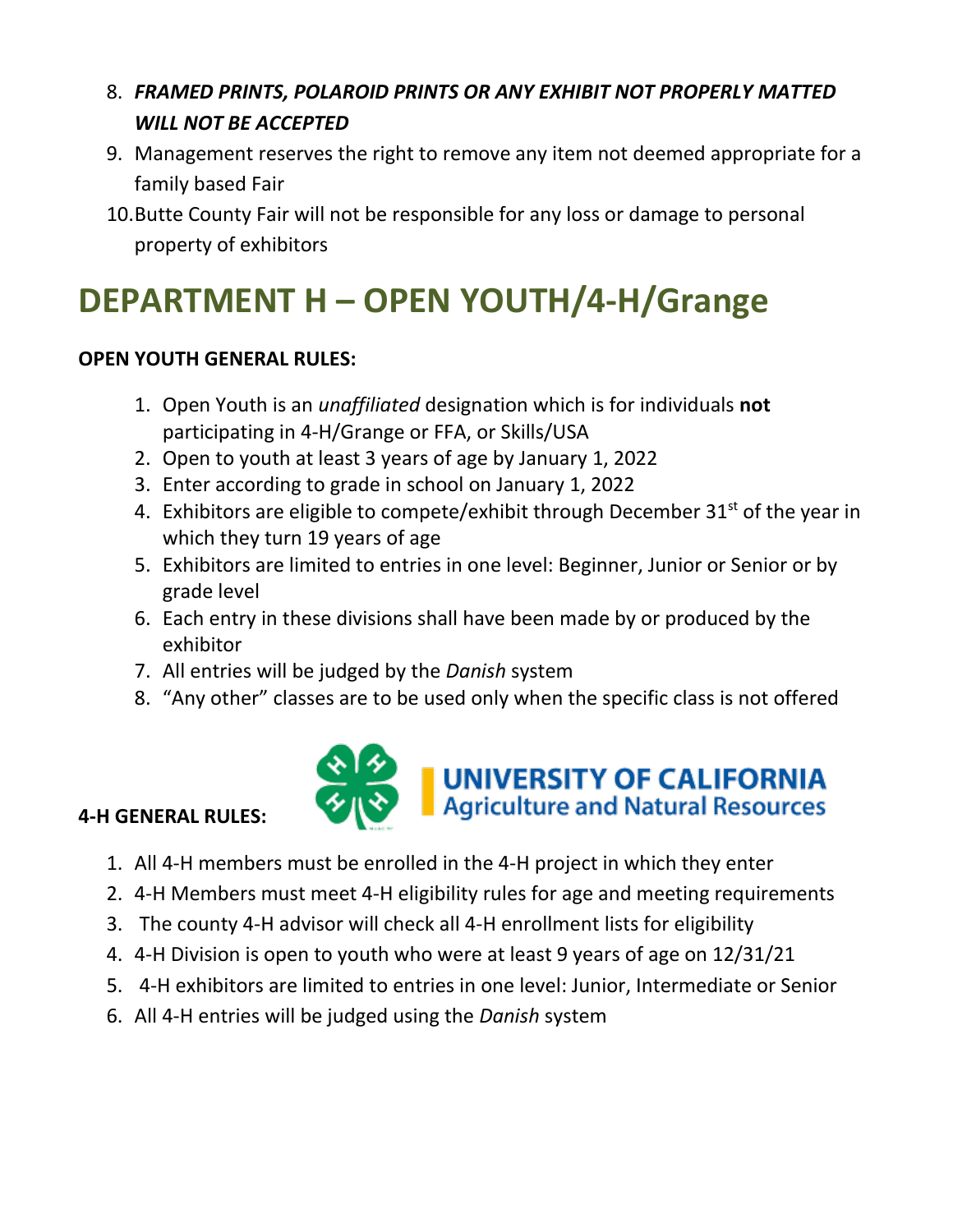#### **GRANGE GENERAL RULES:**



1. All Grange youth members must be in good standing

2. Grange Division is open to youth at least 5 years of age or in Kindergarten by January 1, 2022

3. Exhibitors are eligible to compete/exhibit through December  $31<sup>st</sup>$  of the year they turn 19 years of age

4. Grange members must meet Grange eligibility rules for age and meeting requirements

5. Grange exhibitors are limited to entries in one level, Primary, Junior or Senior

# **DEPARTMENT J – FFA, SKILLS/USA AND AUCTION**

#### **FFA, SKILLS USA, MECHANICS AND AG SCIENCE RULES –** *NON-AUCTION***:**

- 1. Competition is open to all FFA and SKILLS/USA members in good standing in Butte and surrounding counties
- 2. Only projects constructed or fabricated in school or under the supervision of an instructor or FFA leader, by a student enrolled in an Industrial Technology/Agriculture education course or FFA project will be acceptable
- 3. Only projects started on or after the first day of the current school/FFA year for 2021-2022 are eligible for entry in the 2022 Butte County fair
- 4. All entries must be constructed in a manner safe for public viewing
- 5. Group/school projects must consist of two or more individuals, a classroom or FFA Chapter.
- 6. Exhibits must not have been shown at a previous Butte County Fair
- 7. **PLANT SCIENCE**: Exhibit can be any subject relating to the production, health, or propagation plants. Exhibit shall not exceed 2" x 2 ½' in size. Parts labeling and description of steps/stages shall be completed where they are applicable
- 8. **VETERINARY SCIENCE**: Any subject relating to the health of a small or large animal. Exhibit shall not exceed 2" x 2 ½' in size. Parts labeling and description of steps/stages shall be completed where they are applicable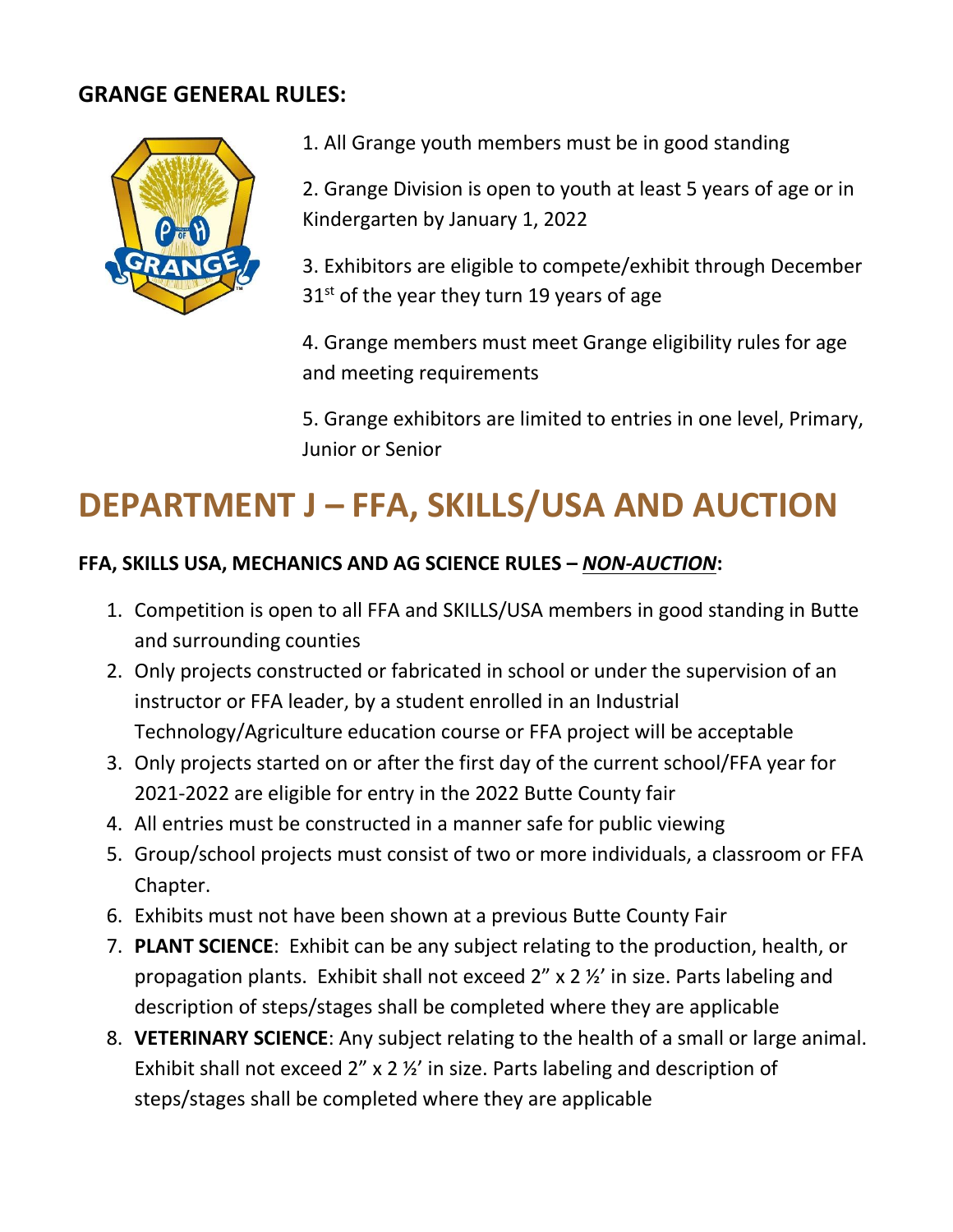9. **ANY OTHER FFA AGRICULTURE SCIENCE PROJECT**: May include other projects such as Landscape Design, Floriculture or Mechanics. Exhibit shall not exceed 2" x 2 ½' in size. Parts labeling and description of steps/stages shall be completed where they are applicable

#### **FFA, SKILLS USA, MECHANICS AND AG SCIENCE RULES –** *AUCTION* **RULES:**

#### *AUCTION WILL BE HELD THURSDAY, AUGUST 25, 2022 at 5PM*

#### *location TBD*

- 1. One (1) item per exhibitor
- 2. **JUDGING** is *American* standard. First through third place Ribbon[s awarde](http://www.pngall.com/auction-png)d. **No cash prizes**. All first place exhibits will go to the Auction
- 3. Then second place exhibits are considered for Auction. No more [than fift](https://creativecommons.org/licenses/by-nc/3.0/)y (50) items will be selected for Auction.
	- i. Judging guidelines as follows:
		- 1. General Appearance 25 points
		- 2. Function/Practicality 25 points
		- 3. Technical Quality 25 points
		- 4. Workmanship & General Finish 25 points
		- 5. To be judged Auction ready, the project must score
		- 6. 80 points or higher
- 4. **Every project must include** a display consisting of a minimum of 6 (six) pictures showing students working on the project during the process of construction, plus the receipts for or an expense list and/or Bill of Materials
- 5. **DISTRIBUTION OF AUCTION CHECKS**: Proceeds from Auction will be given to FFA Advisors via check. Checks will be written to the name as entered on the online form. Checks will be distributed by September 16, 2022. All groups/individuals selling exhibits through the Auction shall be assessed 5% sale commission of the selling price. Additionally, an Auctioneer fee of \$5.00 will be applied to each item sold. *In no instance will auction proceeds be mailed to the entrant*
- 6. **AUCTION BIDDERS:**
	- **1.** Groups and individuals are expected to market their projects and secure **a minimum of two buyers**

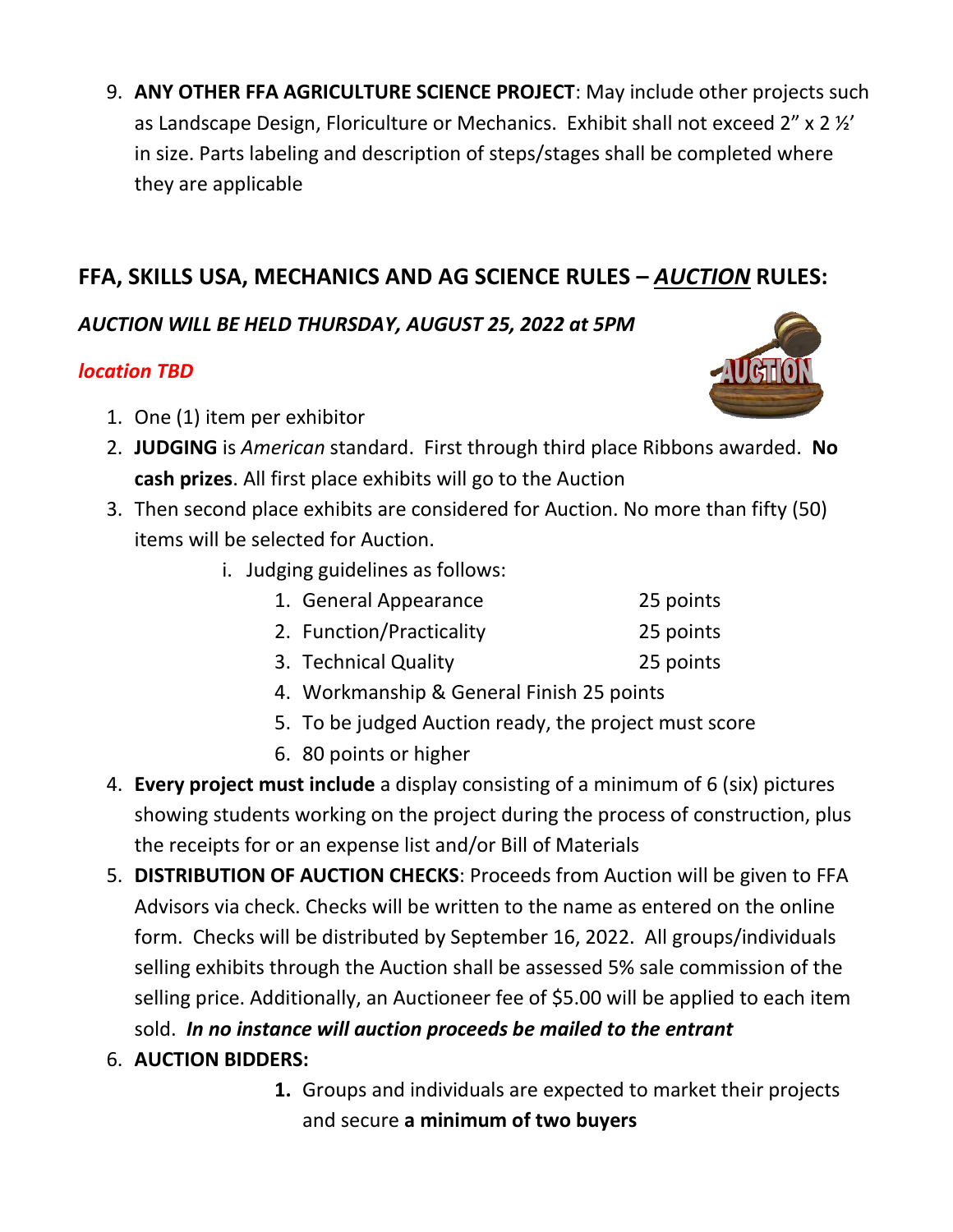- 2. Additional bidders are also encouraged to further enhance the financial outcome of the project
- 3. **ALL** buyers should pre-register prior to the day of the Auction at the Fair Office
- 4. Each potential buyer will receive two (2), one (1) day entrance passes to attend the Auction, provided the individual did not already receive one for a Livestock entry (limit: one per person fair-wide)

#### 7. **EXHIBITORS:**

- 1. Must belong to a Butte County 4-H Club
- 2. OR be an FFA Chapter Member
- 3. OR be a student in a Butte County high school with no FFA or Skills USA program
- 4. Exhibitors may sell an Industrial Auction item and one market animal
- 5. The exhibitor may establish a minimum bid

#### 8. **REQUIREMENTS**:

- a. Exhibitors are expected to attend the Auction
- b. Items will be on display in Expo Hall during the hours of the Fair
- c. All items must remain on display, regardless of auction eligibility or sale
- d. The exhibitor is responsible for removing the item by 2:00PM Tuesday, August 30, 2022, and coordinating delivery of the item to the winning bidder
- e. FFA uniforms, Skills USA blazer or a professional appearance for independent exhibitors is required during the Auction
- f. The Butte County Fair *is not* responsible for items left on the Fairgrounds after 2:00PM, Monday, August 25, 2022

### **DEPARTMENT R – GENERATIONAL TRADITIONS**

#### **RULES:**

1. A minimum of two family members, at least one generation 15 years apart. Maximum of 4 family members on any one entry.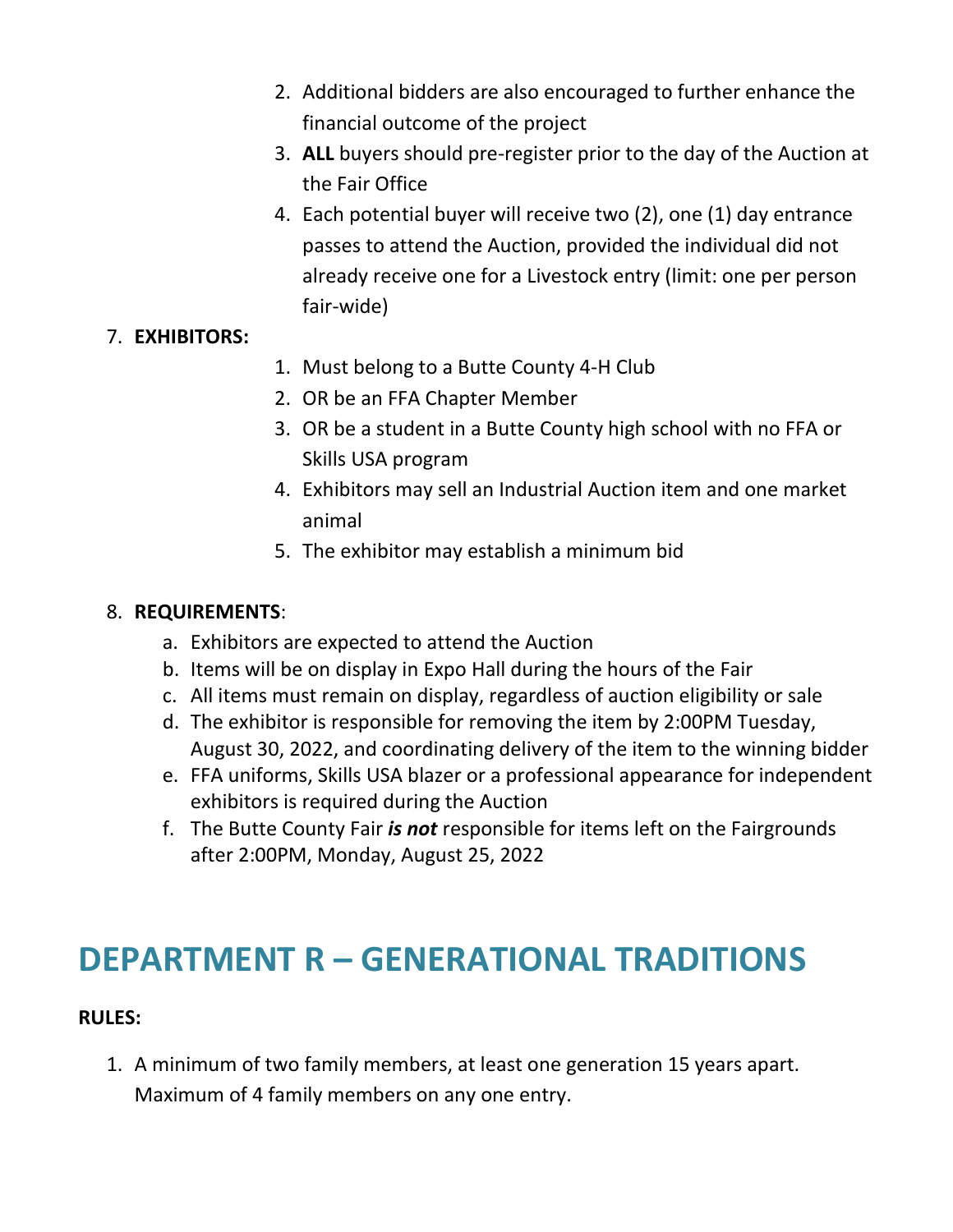- 2. Family members include immediate family members, step-parents, aunts, uncles, grandparents.
- 3. **Every project must include** a display consisting of a minimum of 6 (six) pictures showing family members working on the project during the process of construction/repair. All family members first names and their relationship to each other must be listed on the display.
- 4. If the project is a fix/repair/restore, please describe what has been fixed/repaired/restored and the materials used.
- 5. A single fix/repair/restore project could be a specific part of any kind of engine, bicycle, household mechanicals, furniture, etc. One item, two different areas addresses two different parts of the same item
- 6. Original build, separate but complimentary projects are two items built separately by the family members, using the exact same materials. The finished projects should coordinate and compliment each other. A list of materials used must be on the display
- 7. No perishable items
- *8. All projects must be able to be displayed on the Fair Grounds during the Fair*
- 9. For extra large projects (i.e. cars, large engines or machinery) please enter as early as possible to reserve space on the Fairgrounds. Please call the Stills Department to make arrangements for delivery/display
- *10.*Reasonable precautions will be taken, but *Butte County Fair Management is not responsible for any theft/damage to the project while on display*



[This Photo](https://www.getrealphilippines.com/2016/07/family-ties-bind/) by Unknown Author is licensed under